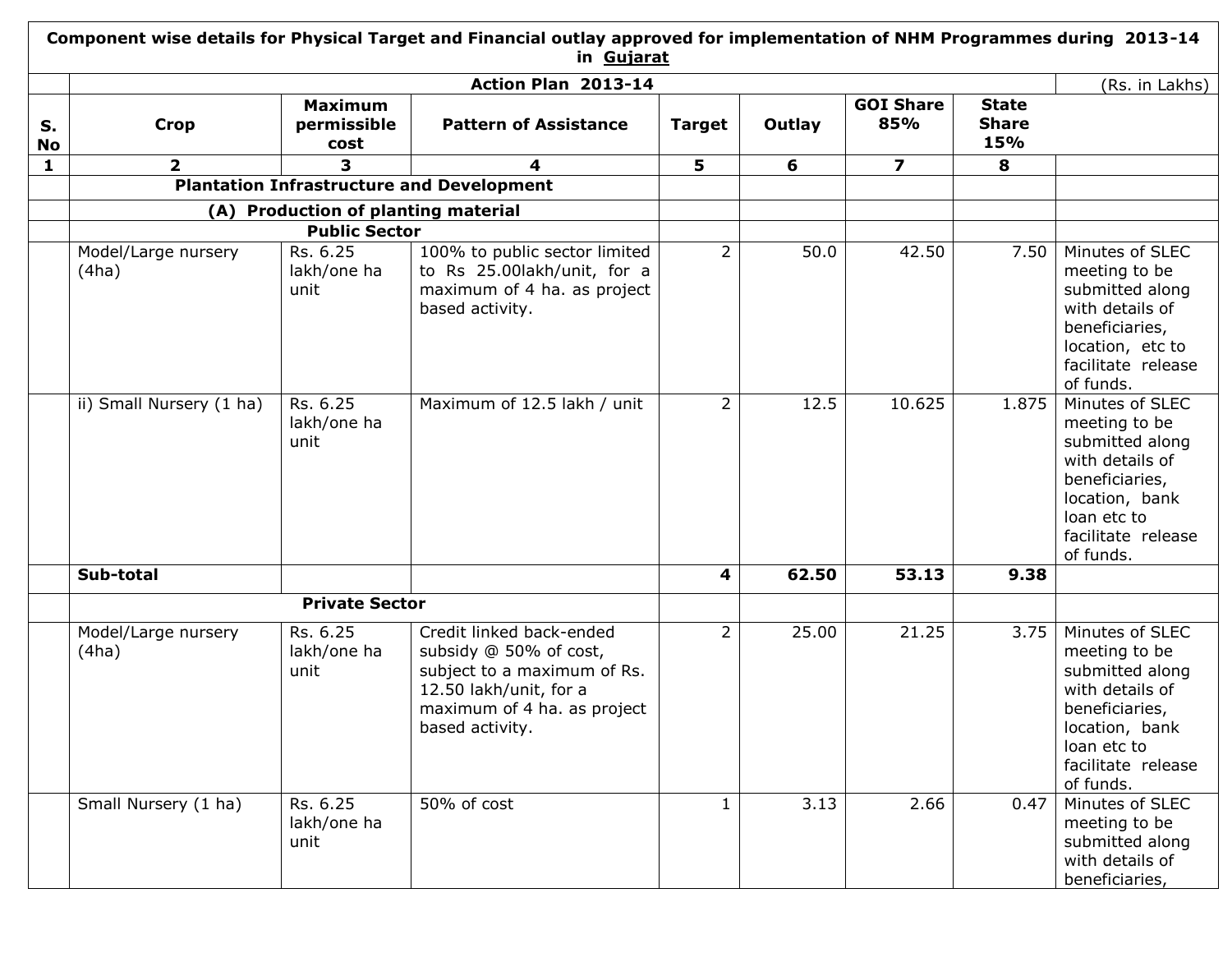|                         |                                                                                                                                                                  |                                                               |                                                                                                                                     |             |        |        |       | location, bank<br>loan etc to<br>facilitate release<br>of funds.                                                                                             |
|-------------------------|------------------------------------------------------------------------------------------------------------------------------------------------------------------|---------------------------------------------------------------|-------------------------------------------------------------------------------------------------------------------------------------|-------------|--------|--------|-------|--------------------------------------------------------------------------------------------------------------------------------------------------------------|
|                         | Rehabilitation of existing<br>Tissue Culture (TC) units                                                                                                          | Rs. 15.00 lakh /<br>unit, as project<br><b>based</b> activity | 50% of cost to private sector                                                                                                       | 1           | 7.5    | 6.4    | 1.1   | Project to be<br>submitted                                                                                                                                   |
|                         | Sub-total                                                                                                                                                        |                                                               |                                                                                                                                     | 4           | 35.63  | 21.25  | 3.75  |                                                                                                                                                              |
|                         |                                                                                                                                                                  | <b>Setting up of new TC Units</b>                             |                                                                                                                                     |             |        |        |       |                                                                                                                                                              |
|                         | Setting up of new TC<br>Units (Pvt. sector)                                                                                                                      | Rs. 100.00<br>lakh                                            | Credit linked back ended<br>subsidy @ 50% of cost.                                                                                  | 4           | 200.0  | 170.00 | 30.00 | Project to be<br>submitted                                                                                                                                   |
|                         |                                                                                                                                                                  | <b>Seed production</b>                                        |                                                                                                                                     |             |        |        |       |                                                                                                                                                              |
|                         | Seed infrastructure (for<br>handling, processing,<br>packing, storage etc. of<br>seeds of horticulture<br>crops) Private Sector                                  | Rs. 200.00<br>lakh                                            | 100% of cost to public sector<br>and in case of private sector,<br>credit linked back ended<br>subsidy @ 50% of cost of<br>project. | 10          | 2.50   | 2.13   | 0.38  | Project to be<br>submitted                                                                                                                                   |
|                         | vi) Import of planting<br>material for trial &<br>demonstration purpose<br>(By State Government,<br><b>Grower Associations</b><br>recognized by NHB/MoA,<br>PSU) | Rs. 10.00 lakh                                                | 100% of cost for State Govt.<br>PSU, 50% to Grower<br>Associations.                                                                 |             |        |        |       | Minutes of SLEC<br>meeting to be<br>submitted along<br>with details of<br>beneficiaries,<br>location, bank<br>loan etc to<br>facilitate release<br>of funds. |
|                         | vii) Seed infrastructure (for<br>handling, processing,<br>packing, storage etc. of<br>seeds of horticulture crops)                                               | Rs. 200.00 lakh                                               | 50% of cost to private sector as<br>credit linked back ended subsidy.                                                               | $\mathbf 1$ | 100.00 | 85.0   | 15.0  | Minutes of SLEC<br>meeting to be<br>submitted along<br>with details of<br>beneficiaries,<br>location, bank<br>loan etc to<br>facilitate release<br>of funds. |
|                         | Sub-total                                                                                                                                                        |                                                               |                                                                                                                                     | 15.00       | 227.50 | 108.38 | 19.13 |                                                                                                                                                              |
| $\overline{\mathbf{2}}$ |                                                                                                                                                                  |                                                               | Establishment of new gardens / Area Expansion                                                                                       |             |        |        |       |                                                                                                                                                              |
|                         |                                                                                                                                                                  |                                                               | Fruit crops other than cost intensive crops using normal spacing                                                                    |             |        |        |       |                                                                                                                                                              |
|                         |                                                                                                                                                                  | (For a maximum area of 4 ha per beneficiary)                  |                                                                                                                                     |             |        |        |       |                                                                                                                                                              |
|                         |                                                                                                                                                                  | <b>Fruits - Perennials</b>                                    |                                                                                                                                     |             |        |        |       |                                                                                                                                                              |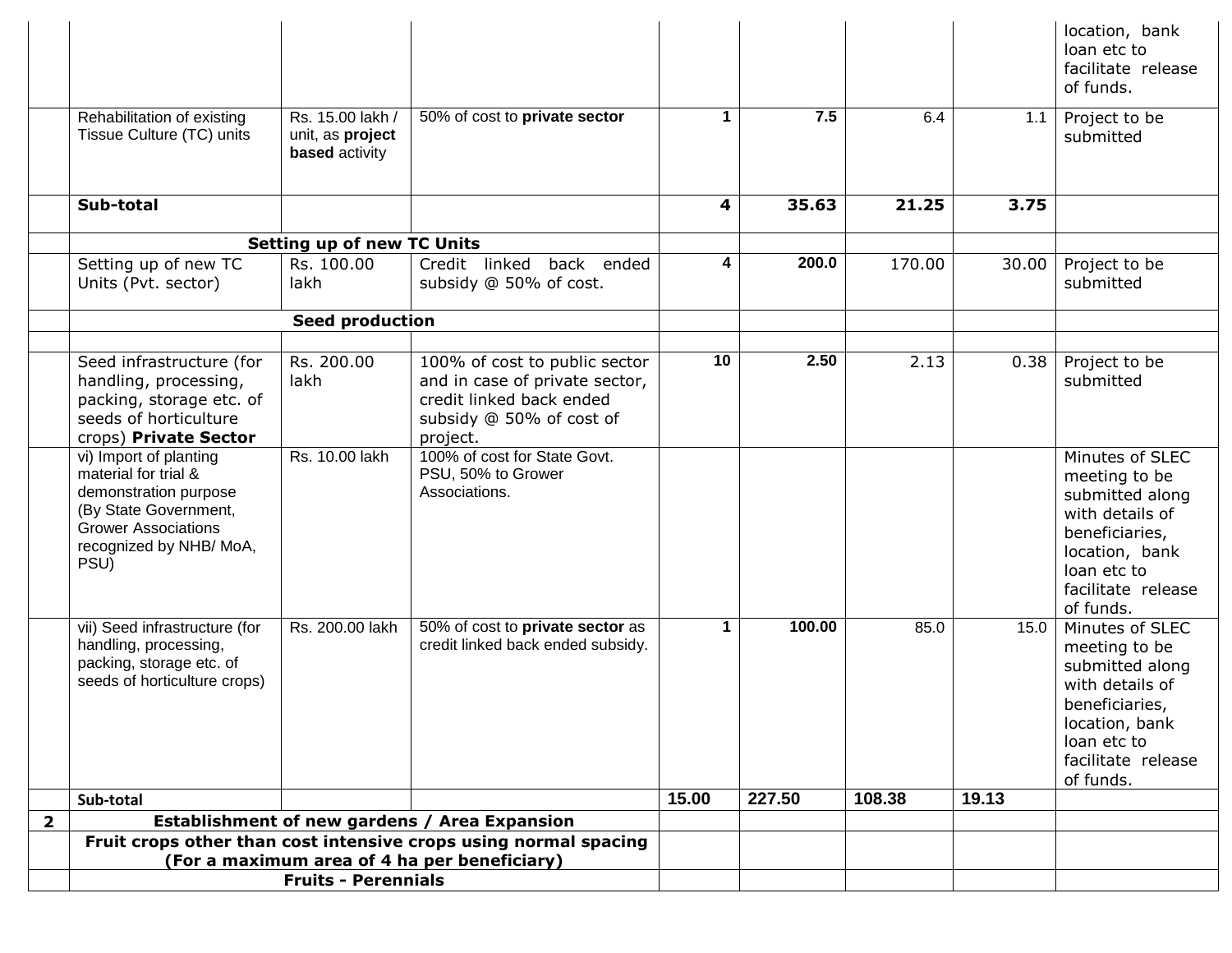| High density planting<br>(Mango) | Rs.66700 /ha | Maximum of Rs. 33350/- per<br>ha. (50% of cost for meeting<br>the expenditure on planting<br>material and cost of material<br>for INM/IPM etc, in 3<br>installments of 60:20:20<br>subject to survival rate of<br>75% in 2nd year and 90% in<br>3rd year).                                                                                                                                       | 375.00 | 50.00 | 42.50 |       | 7.50 Spacing of crop to<br>be indicates to<br><b>NHM</b> |
|----------------------------------|--------------|--------------------------------------------------------------------------------------------------------------------------------------------------------------------------------------------------------------------------------------------------------------------------------------------------------------------------------------------------------------------------------------------------|--------|-------|-------|-------|----------------------------------------------------------|
| Mango                            | Rs.22000/ha  | Maximum of Rs.16500/- per<br>ha. (75% of cost for meeting<br>the expenditure on planting<br>material and cost of material<br>INM/IPM,<br>in<br>for<br>installments of 60:20:20<br>subject to survival rate of<br>75% in 2nd year and 90% in<br>3rd year for perennial crops<br>and for non perennial crops<br>in 2 installments of 75:25)<br>subject to survival rate of<br>90% in second year). | 500    | 49.5  | 42.08 | 7.43  |                                                          |
| Pomegranate                      | Rs.40000/ha. | Maximum of Rs.31500/- per<br>ha.(75% of cost for meeting<br>the expenditure on planting<br>material and cost of material<br>for<br>INM/IPM, in<br>installments of 60:20:20<br>subject to survival rate of<br>75% in 2nd year and 90% in<br>3rd year for perennial crops<br>and for non perennial crops<br>in 2 installments of 75:25)<br>subject to survival rate of<br>90% in second year).     | 500    | 90.00 | 76.50 | 13.50 |                                                          |
| Lime                             | Rs.33340     | Maximum of Rs.25005/- per<br>ha. (75% of cost for meeting<br>the expenditure on planting<br>material and cost of material<br>INM/IPM,<br>in<br>for<br>- 3<br>installments of 60:20:20<br>subject to survival rate of<br>75% in 2nd year and 90% in<br>3rd year for perennial crops<br>and for non perennial crops<br>in 2 installments of 75:25)                                                 | 100.00 | 15.00 | 12.75 | 2.25  |                                                          |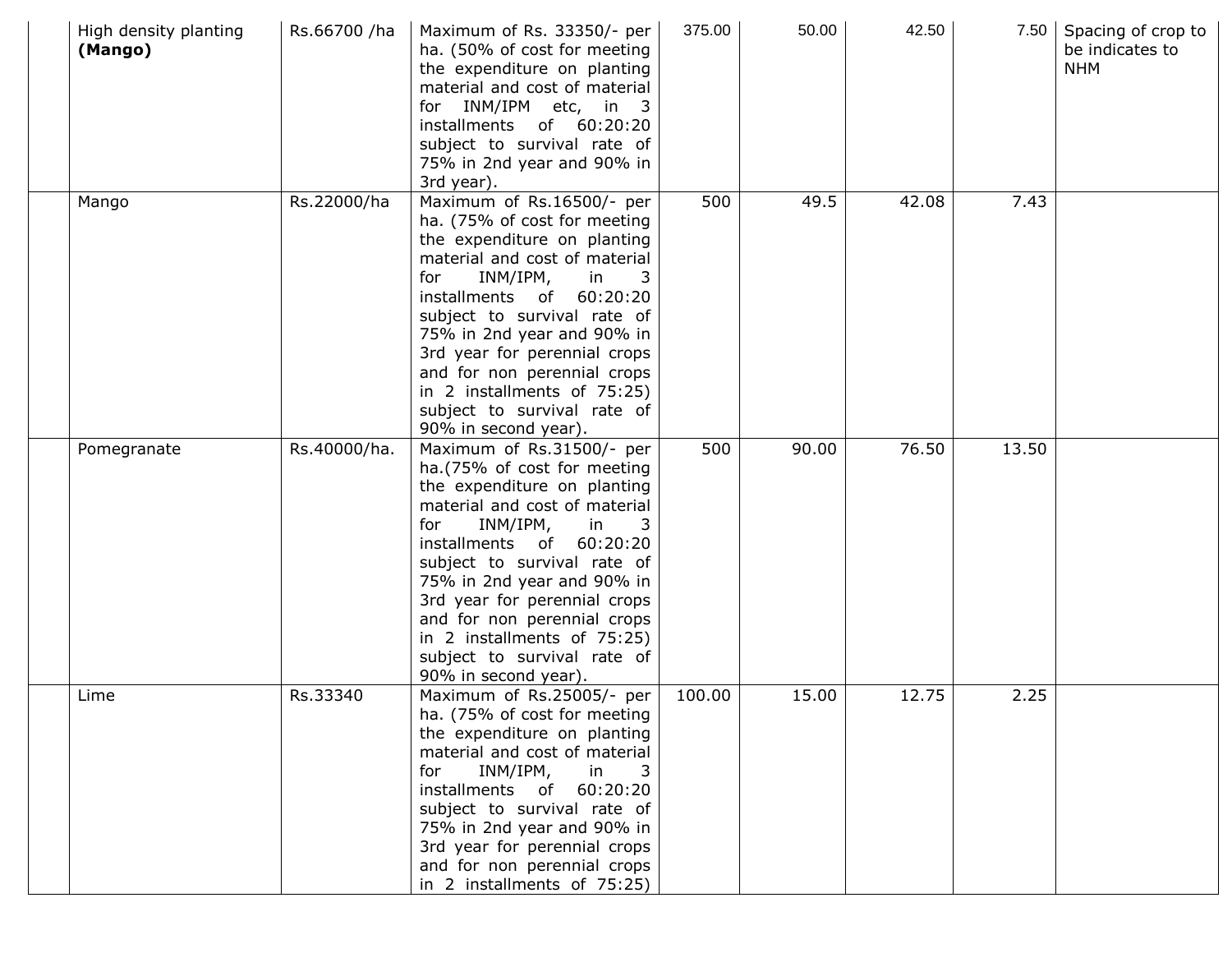|                                               |                                     | subject to survival rate of<br>90% in second year).                                                                                                                                                                                                                                                                                                                                                   |                    |        |        |       |  |
|-----------------------------------------------|-------------------------------------|-------------------------------------------------------------------------------------------------------------------------------------------------------------------------------------------------------------------------------------------------------------------------------------------------------------------------------------------------------------------------------------------------------|--------------------|--------|--------|-------|--|
| Sub-total                                     |                                     |                                                                                                                                                                                                                                                                                                                                                                                                       | 1475               | 204.50 | 173.83 | 30.68 |  |
|                                               | Maintenance (I Year)                |                                                                                                                                                                                                                                                                                                                                                                                                       |                    |        |        |       |  |
| Fruits - Perennials                           | Rs.35,345                           | Maximum of Rs.26,509/- per<br>ha.(75% of cost for meeting<br>the expenditure on planting<br>material and cost of material<br>INM/IPM,<br>for<br>in<br>3<br>installments of 60:20:20<br>subject to survival rate of<br>75% in 2nd year and 90% in<br>3rd year for perennial crops<br>and for non perennial crops<br>in 2 installments of 75:25)<br>subject to survival rate of<br>90% in second year). | 1254               | 66.48  | 56.51  | 9.97  |  |
| Sub-total                                     |                                     |                                                                                                                                                                                                                                                                                                                                                                                                       |                    | 66.48  | 56.51  | 9.97  |  |
| Fruits - Perennials (II<br>Year)              | Rs.35,345                           | do                                                                                                                                                                                                                                                                                                                                                                                                    | 772.2              | 40.94  | 34.80  | 6.14  |  |
| Sub-total                                     |                                     |                                                                                                                                                                                                                                                                                                                                                                                                       |                    | 40.94  | 34.80  | 6.14  |  |
|                                               | <b>Fruits - Non Perennials (ha)</b> |                                                                                                                                                                                                                                                                                                                                                                                                       |                    |        |        |       |  |
| Papaya                                        | Rs.54782/ha                         | Maximum of 27391/- per<br>ha.(50% of cost for meeting<br>the expenditure on planting<br>material and cost of material<br>INM/IPM<br>$\overline{2}$<br>for<br>in<br>installments 75:25).                                                                                                                                                                                                               | 1000               | 205.43 | 174.62 | 30.81 |  |
| Sub-total                                     |                                     |                                                                                                                                                                                                                                                                                                                                                                                                       | 1000               | 205.43 | 174.62 | 30.81 |  |
| <b>Flowers</b>                                |                                     | (For a maximum of 2 ha per beneficiary)                                                                                                                                                                                                                                                                                                                                                               |                    |        |        |       |  |
|                                               | (A) Cut flowers                     |                                                                                                                                                                                                                                                                                                                                                                                                       |                    |        |        |       |  |
| <b>Small &amp; Marginal</b><br><b>Farmers</b> | Rs. 70,000 /<br>ha.                 | 50% of cost @ Rs.35,000 /<br>ha. limited to 2 ha per<br>beneficiary                                                                                                                                                                                                                                                                                                                                   | 50                 | 17.50  | 14.88  | 2.63  |  |
| Other farmers                                 | do                                  | 33 % of cost @ Rs. 23,100 /<br>ha. limited to 2 ha per                                                                                                                                                                                                                                                                                                                                                | $\overline{50.00}$ | 11.55  | 9.82   | 1.73  |  |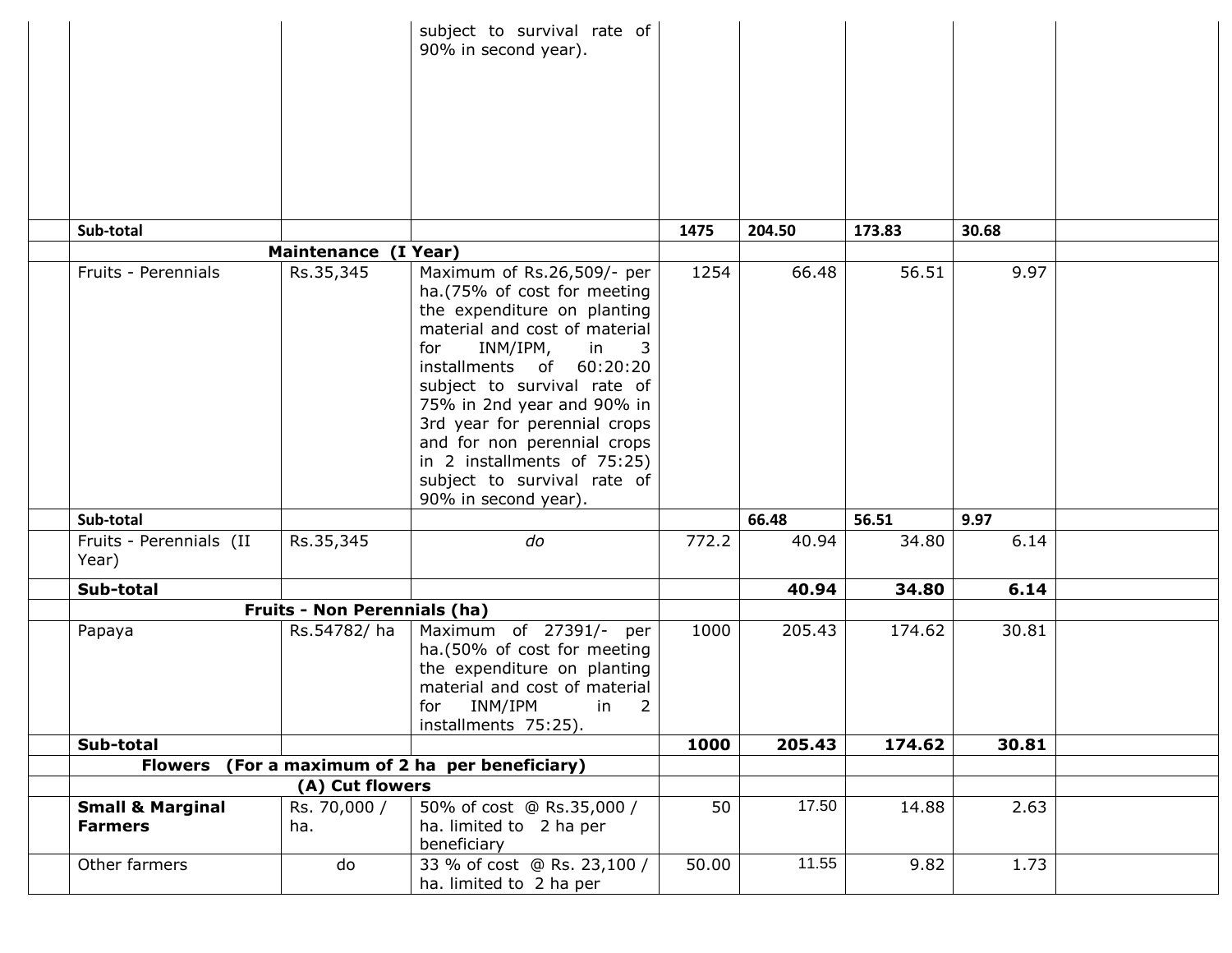|                                               |                       | beneficiary                                                                                                                                                                                                                                                                                               |        |       |       |       |                                                                                                                                                                |
|-----------------------------------------------|-----------------------|-----------------------------------------------------------------------------------------------------------------------------------------------------------------------------------------------------------------------------------------------------------------------------------------------------------|--------|-------|-------|-------|----------------------------------------------------------------------------------------------------------------------------------------------------------------|
|                                               | (b) Bulbulous flowers |                                                                                                                                                                                                                                                                                                           |        |       |       |       |                                                                                                                                                                |
| <b>Small &amp; Marginal</b><br><b>Farmers</b> | Rs. 90,000/<br>ha     | 50% of cost @ Rs.45,000 /<br>ha. limited to 2 ha per<br>beneficiary                                                                                                                                                                                                                                       | 50.00  | 22.50 | 19.13 | 3.38  |                                                                                                                                                                |
| Other farmers                                 |                       | 33 % of cost @ Rs. 29,700 /<br>ha. limited to 2 ha per<br>beneficiary                                                                                                                                                                                                                                     | 50     | 14.85 | 12.62 | 2.23  |                                                                                                                                                                |
|                                               | (c) Loose Flowers     |                                                                                                                                                                                                                                                                                                           |        |       |       |       |                                                                                                                                                                |
| <b>Small &amp; Marginal</b><br><b>Farmers</b> | Rs. 24,000/<br>ha     | 50% of cost @ Rs.12,000 /<br>ha. limited to 2 ha per<br>beneficiary                                                                                                                                                                                                                                       | 100    | 12.0  | 10.20 | 1.80  |                                                                                                                                                                |
| Other farmers                                 |                       | 33 % of cost @ Rs. 7,920 /<br>ha. limited to 4 ha per<br>beneficiary                                                                                                                                                                                                                                      | 100    | 7.92  | 6.73  | 1.19  |                                                                                                                                                                |
| Sub-total                                     |                       |                                                                                                                                                                                                                                                                                                           | 400.00 | 86.32 | 73.37 | 12.95 |                                                                                                                                                                |
|                                               |                       | Spices (For a maximum area of 4 ha per beneficiary)                                                                                                                                                                                                                                                       |        |       |       |       |                                                                                                                                                                |
| Seed spices and<br>Rhizomatic Spices.         | Rs. 25,000 /<br>ha    | Maximum of Rs. 12,500/-<br>per ha. (50% of cost for<br>meeting the expenditure on<br>planting material and cost of<br>material for INM/IPM etc).                                                                                                                                                          | 400    | 50.00 | 42.50 | 7.50  | Only certified<br>Planting material<br>to be used. TL<br>material to be<br>used only from<br>Public sector<br>agencies like ICAR<br>/ SAUs, Govt.<br>farm etc. |
| Other aromatic plants                         | Rs. 25,000/ha         | 50% of cost, subject to a<br>maximum of Rs.12,500/- per ha,<br>for meeting the expenditure on<br>planting material and cost of<br>material for INM/IPM etc.                                                                                                                                               | 50.0   | 6.25  | 5.3   | 0.9   |                                                                                                                                                                |
| Sub-total                                     |                       |                                                                                                                                                                                                                                                                                                           | 450.00 | 56.25 | 47.81 | 8.44  |                                                                                                                                                                |
|                                               |                       |                                                                                                                                                                                                                                                                                                           |        |       |       |       |                                                                                                                                                                |
|                                               |                       | Plantation crops (For a maximum area of 4 ha per beneficiary)                                                                                                                                                                                                                                             |        |       |       |       |                                                                                                                                                                |
| a) Cashew & Cocoa                             | Rs. 40,000ha          | Maximum of Rs. 20,000/- per ha<br>(50% of cost for meeting the<br>expenditure on planting material<br>and cost of material for INM/IPM<br>etc) in 3 installments of 60:20:20<br>subject to survival rate of 75% in<br>second year and 90% in third<br>year for a maximum area of 4 ha<br>per beneficiary. | 100    | 12.0  | 10.2  | 1.8   |                                                                                                                                                                |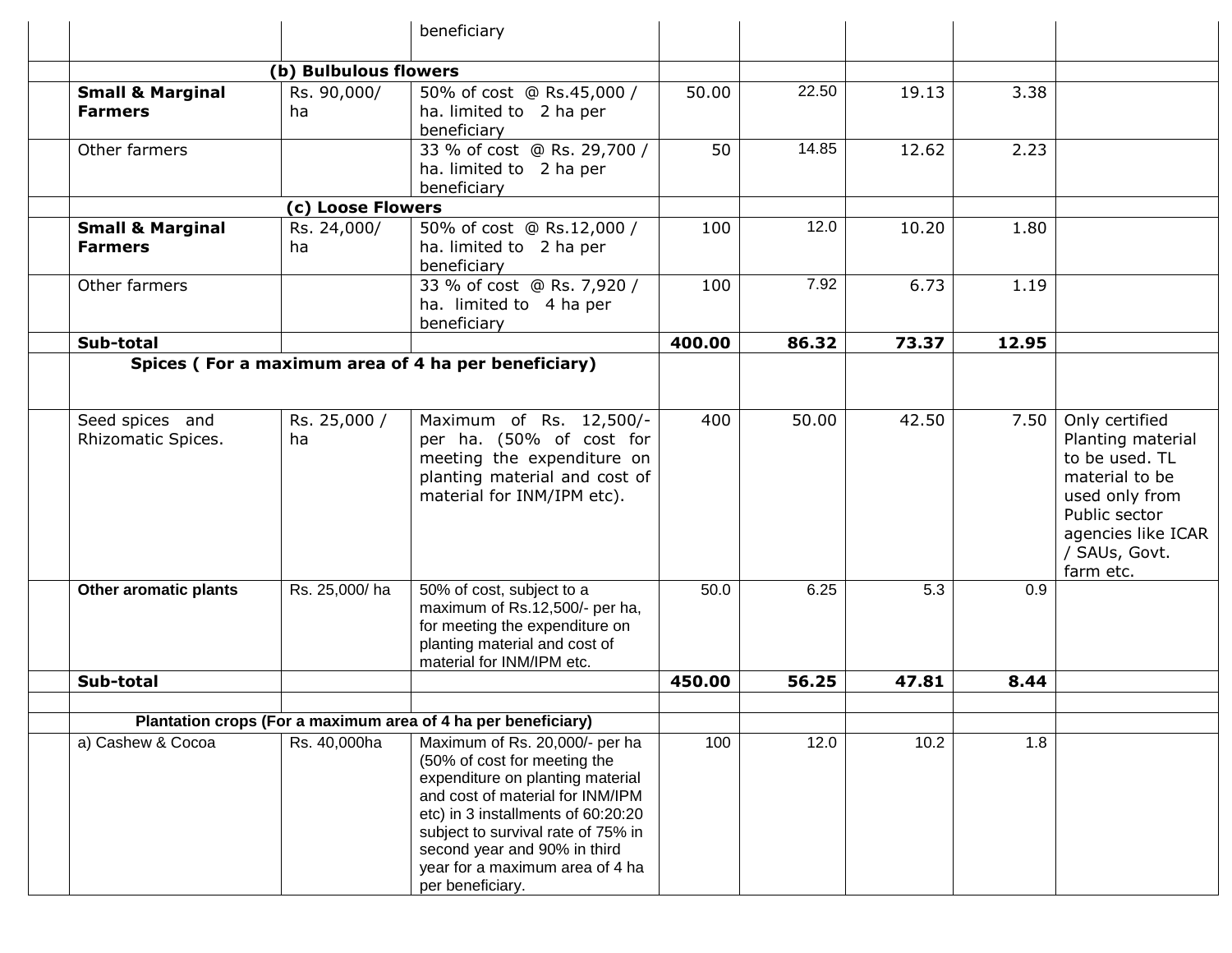|   | Sub-total                                                                                          |                                                                                |                                                                                                                                                                                                                                                        | 100.00 | 12.00   | 10.20   | 1.80   |                                                         |
|---|----------------------------------------------------------------------------------------------------|--------------------------------------------------------------------------------|--------------------------------------------------------------------------------------------------------------------------------------------------------------------------------------------------------------------------------------------------------|--------|---------|---------|--------|---------------------------------------------------------|
|   |                                                                                                    |                                                                                |                                                                                                                                                                                                                                                        |        |         |         |        |                                                         |
|   |                                                                                                    |                                                                                |                                                                                                                                                                                                                                                        |        |         |         |        |                                                         |
| 3 | Rejuvenation/<br>replacement of senile<br>plantation including<br>Canopy management.               | Rs.30,000/ha<br>(average)                                                      | 50% of the total cost subject<br>maximum<br>of Rs.<br>$\mathsf{a}$<br>to<br>15,000/ha to a limited of 2<br>per beneficiary. Actual<br>ha<br>cost to be claimed based on<br>the nature and requirement<br>the<br>of<br>crop<br>to<br>be<br>rejuvenated. | 245    | 22.05   | 18.74   | 3.31   | To be<br>implemented as<br>per guidelines<br>circulated |
| 4 |                                                                                                    | <b>Creation of Water resources</b>                                             |                                                                                                                                                                                                                                                        |        |         |         |        |                                                         |
|   | Community tanks/on<br>farm ponds/on farm<br>water reservoirs with<br>use of plastic/RCC<br>lining. | Rs. 15.00<br>lakh /unit in<br>plain areas,<br>Rs.17.25 lakh<br>in hilly areas. | 100% of cost for 10 ha                                                                                                                                                                                                                                 | 32.00  | 480.00  | 408.00  | 72.00  | Efforts to be made<br>for convergence<br>with MNREGS    |
|   | Sub-total                                                                                          |                                                                                |                                                                                                                                                                                                                                                        | 32.00  | 480.00  | 408.00  | 72.00  |                                                         |
| 5 |                                                                                                    | <b>Protected cultivation</b>                                                   |                                                                                                                                                                                                                                                        |        |         |         |        |                                                         |
|   |                                                                                                    | 1. Green House structure                                                       |                                                                                                                                                                                                                                                        |        |         |         |        |                                                         |
|   | (a) Fan & Pad system                                                                               | Rs. 1465/ Sq.m                                                                 | 50% of the cost limited to 4000<br>Sq.m per beneficiary.                                                                                                                                                                                               | 4.19   | 307.27  | 261.2   | 46.1   |                                                         |
|   |                                                                                                    |                                                                                |                                                                                                                                                                                                                                                        |        |         |         |        |                                                         |
|   |                                                                                                    |                                                                                | <b>Green House Naturally ventilated system</b>                                                                                                                                                                                                         |        |         |         |        |                                                         |
|   | Tubular structure                                                                                  | Rs. 935/<br>Sq.m                                                               | 50% of the cost limited to<br>4000 Sq.m per beneficiary.                                                                                                                                                                                               | 126.73 | 5924.81 | 5036.09 | 888.72 |                                                         |
|   |                                                                                                    | 2. Plastic Mulching                                                            |                                                                                                                                                                                                                                                        |        |         |         |        |                                                         |
|   | <b>Plastic Mulching</b>                                                                            | Rs. 20,000/<br>ha                                                              | 50% of the total cost limited<br>to 2 ha per beneficiary.                                                                                                                                                                                              | 2000   | 200.00  | 170.00  | 30.00  | Name of crops to<br>be indicated                        |
|   |                                                                                                    | 3. Shade Net House                                                             |                                                                                                                                                                                                                                                        |        |         |         |        |                                                         |
|   | Tubular structure                                                                                  | Rs. 600/<br>Sq.m                                                               | 50% of cost limited to 4000<br>Sq.m per beneficiary.                                                                                                                                                                                                   | 26.50  | 795.00  | 675.75  | 119.25 |                                                         |
|   | <b>Plastic Tunnels</b>                                                                             | Rs.30/ Sq.m                                                                    | 50% of cost limited 1000<br>sqmt per beneficiary.                                                                                                                                                                                                      |        | 0.00    | 0.00    | 0.00   |                                                         |
|   | Anti Bird/Anti Hail<br><b>Nets</b>                                                                 | Rs.20/- per<br>Sq.m                                                            | 50% of cost limited to 5000<br>Sq.m per beneficiary.                                                                                                                                                                                                   | 0.00   | 0.00    | .000    |        |                                                         |
|   | <b>Cost of planting</b><br>material of high<br>value vegetables<br>grown in poly house             | Rs.105/ Sq.m                                                                   | 50% of cost limited to 500<br>Sq.m per beneficiary.                                                                                                                                                                                                    | 15.53  | 81.55   | 69.32   | 12.23  |                                                         |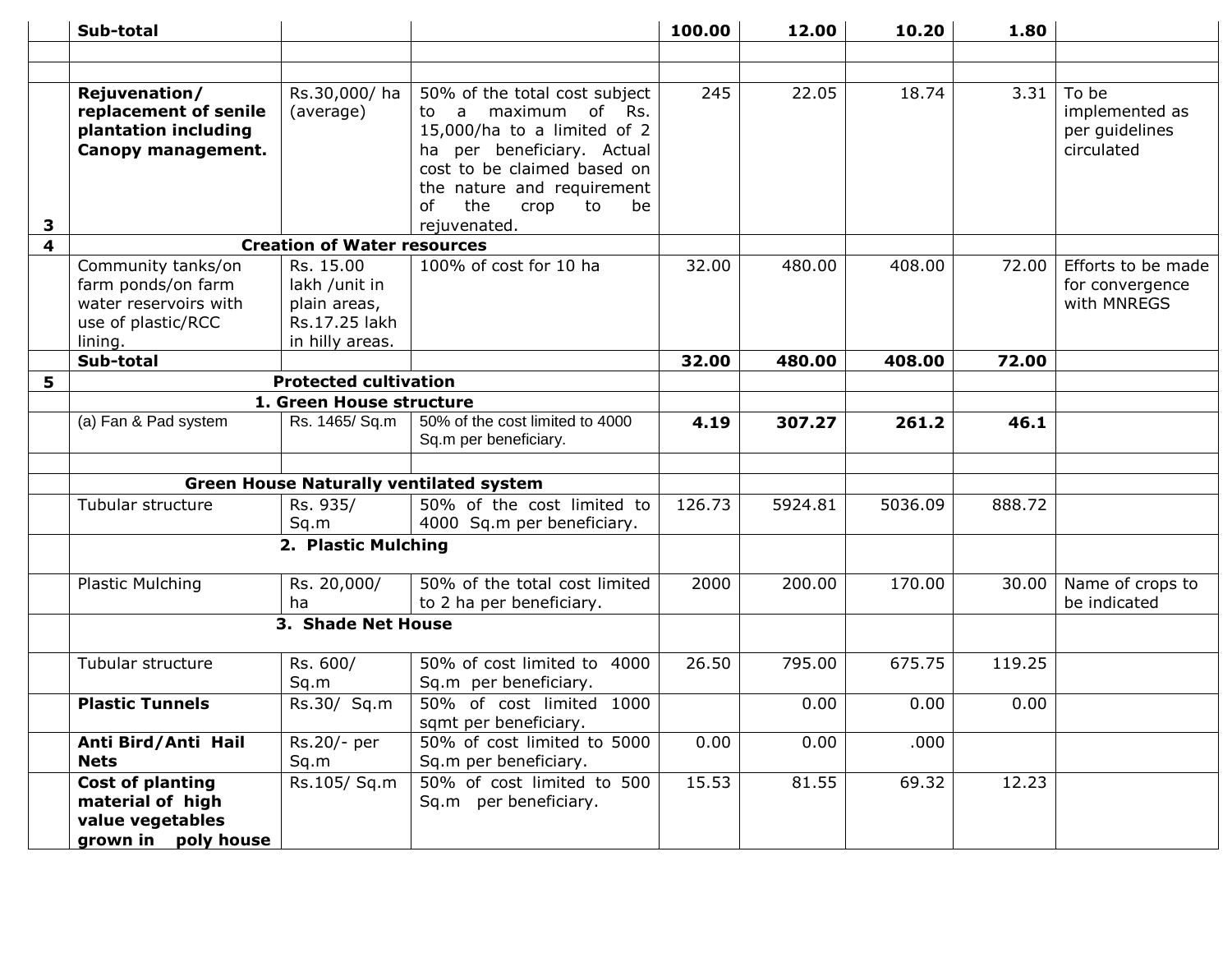|   | <b>Cost of planting</b><br>material of flowers<br>for poly house | Rs.500/<br>Sq.m                         | 50% of cost limited to 500<br>Sq.m per beneficiary                                                                                                                                                                                                                                               | 12.60          | 315.00  | 267.75  | 47.25   |                                                                                                                      |
|---|------------------------------------------------------------------|-----------------------------------------|--------------------------------------------------------------------------------------------------------------------------------------------------------------------------------------------------------------------------------------------------------------------------------------------------|----------------|---------|---------|---------|----------------------------------------------------------------------------------------------------------------------|
|   | Sub-total                                                        |                                         |                                                                                                                                                                                                                                                                                                  | 2186           | 7623.64 | 6480.09 | 1097.46 |                                                                                                                      |
| 6 |                                                                  | <b>Integrated Pest Management (IPM)</b> | Promotion of Integrated Nutrient Management(INM)/                                                                                                                                                                                                                                                |                |         |         |         |                                                                                                                      |
|   | Promotion of IPM/INM                                             | Rs. 2000/ha                             | 50% of cost subject to a<br>Rs 1000/ha<br>maximum of<br>limited<br>4.00<br>to<br>ha/<br>beneficiary.                                                                                                                                                                                             | 4000           | 40.00   | 34.00   | 6.00    | To be need based<br>and taken up after<br>identifying<br>problem of pest /<br>disease and<br>nutrient<br>deficiency. |
|   | (iii) Disease forecasting unit<br>(Public Sector)                | Rs. 4 lakh/ unit                        | Maximum up to Rs. 4 lakh/unit                                                                                                                                                                                                                                                                    | $\mathbf{2}$   | 8.00    | 6.8     | 1.2     |                                                                                                                      |
|   |                                                                  | <b>Bio control lab</b>                  |                                                                                                                                                                                                                                                                                                  |                |         |         |         |                                                                                                                      |
|   | Bio control lab<br>(Private Sector)                              | Rs.80 lakhs/<br>unit                    | Rs. 80 lakh/unit for Public<br>Sector and Rs.40.00 lakh as<br>credit linked back ended<br>subsidy to Private Sector.                                                                                                                                                                             | $\overline{2}$ | 75.00   | 63.75   | 11.25   | Project to be<br>submitted                                                                                           |
|   | Sub-total                                                        |                                         |                                                                                                                                                                                                                                                                                                  | 4004           | 123.00  | 104.55  | 18.45   |                                                                                                                      |
|   |                                                                  | <b>Organic Farming</b>                  |                                                                                                                                                                                                                                                                                                  |                |         |         |         |                                                                                                                      |
|   | Adoption of Organic<br>Farming.(I Year)                          | Rs. 20,000/<br>ha                       | 50% of cost limited to<br>Rs.10000/ha for a maximum<br>area of 4 ha. per beneficiary,<br>spread over a period of 3<br>years involving an assistance<br>of Rs.4000/- in first year and<br>Rs.3000/- each in second &<br>third year. The programme<br>linked<br>be<br>with<br>to<br>certification. | 500            | 20.00   | 17.00   | 3.00    |                                                                                                                      |
|   | Adoption of Organic<br>Farming.(II Year)                         | Project based                           | do                                                                                                                                                                                                                                                                                               | 500            | 15.00   | 12.75   | 2.25    | Project to be<br>submitted                                                                                           |
|   | Adoption of Organic<br>Farming.(II Year)                         | Project based                           | do                                                                                                                                                                                                                                                                                               | 500            | 15.00   | 12.75   | 2.25    | Project to be<br>submitted                                                                                           |
|   | Organic Certification (I<br>Year)                                | Project based                           | Rs. 5 lakh for a cluster of 50<br>ha which will include Rs.1.50<br>lakh in first year, Rs. 1.50<br>lakh in second year and Rs.<br>2.00 lakh in third year.                                                                                                                                       | 500            | 15.00   | 12.75   | 4.50    | Project to be<br>submitted                                                                                           |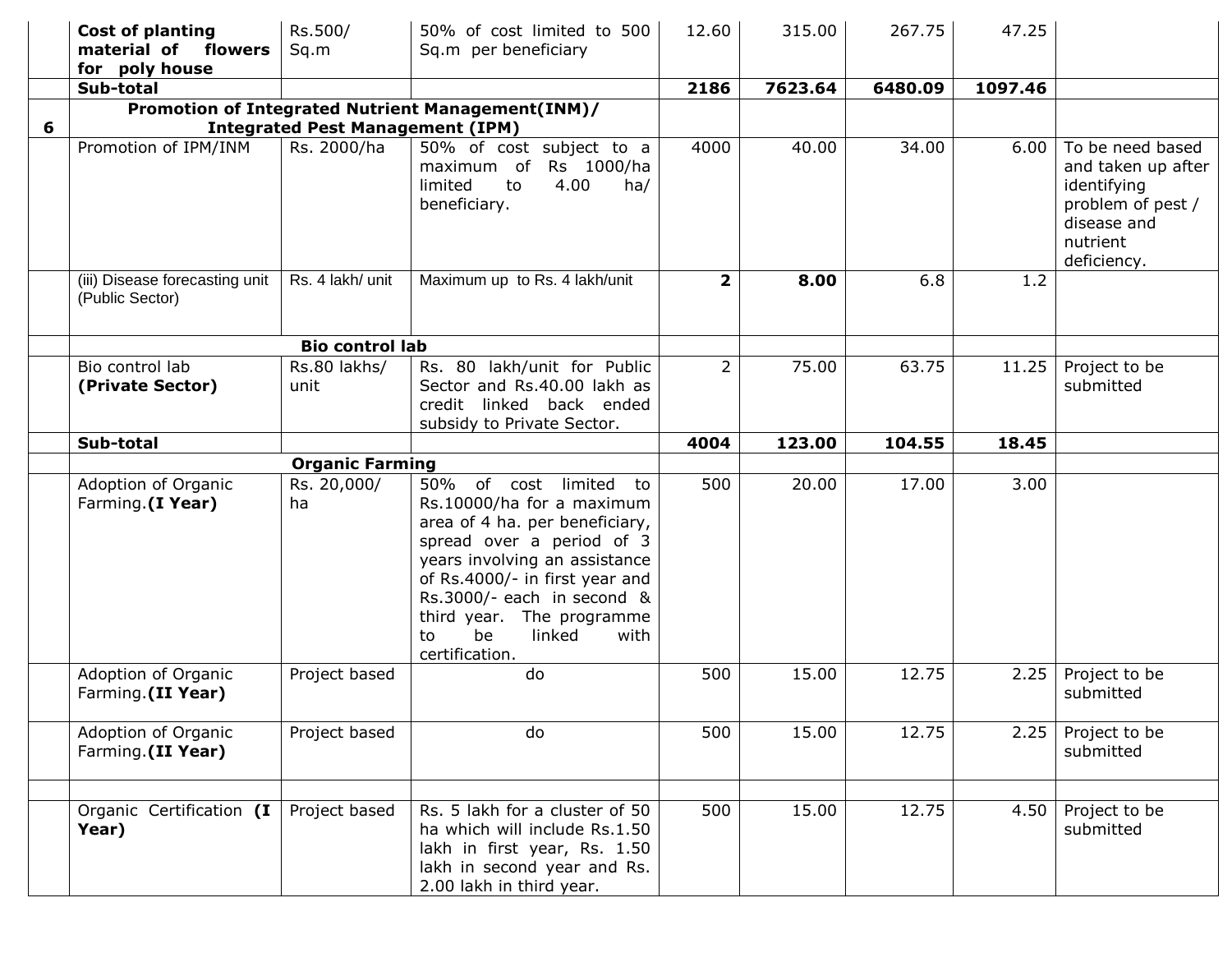|    | Organic Certification<br>(II Year)                                                                                                                      | Project based                                           | do                                                                                                                                                           | 500          | 15.00 | 12.75 |      | 4.50   Project to be<br>submitted            |
|----|---------------------------------------------------------------------------------------------------------------------------------------------------------|---------------------------------------------------------|--------------------------------------------------------------------------------------------------------------------------------------------------------------|--------------|-------|-------|------|----------------------------------------------|
|    | Organic Certification<br>(III Year)                                                                                                                     | Project based                                           | do                                                                                                                                                           | 500          | 20.00 | 17.00 | 6.00 | Project to be<br>submitted                   |
|    |                                                                                                                                                         |                                                         | Vermi compost Units / organic input production unit                                                                                                          |              |       |       |      |                                              |
|    | i) 50% of cost<br>conforming for<br>permanent structure to<br>the size of unit of<br>30'x8'x2.5' dimension to<br>be administered on pro-<br>rata basis. | Rs. 60,000/<br>unit for<br>permanent<br>structure and   | 50% of cost conforming to<br>the size of the unit of<br>30'x8'x2.5'<br>dimension<br>of<br>permanent structure to be<br>administered<br>on pro-rata<br>basis. | 17           | 5.00  | 4.3   | 0.8  |                                              |
|    | Sub-total                                                                                                                                               |                                                         |                                                                                                                                                              | 3017         | 105   | 89.3  | 15.8 |                                              |
|    | <b>Good Agriculture</b><br><b>Practices (GAP)</b>                                                                                                       | Rs. 10000/ha                                            | 50% of cost.                                                                                                                                                 |              |       |       |      | Project to be<br>submitted                   |
|    |                                                                                                                                                         |                                                         | Pollination support through beekeeping                                                                                                                       |              |       |       |      |                                              |
|    | (b) Production of bee<br>colonies by bee breeder                                                                                                        | Rs.6.00 lakh                                            | 50% of cost for producing min. of<br>2000 colonies / year                                                                                                    | $\mathbf{2}$ | 6.00  | 5.1   | 0.9  |                                              |
|    | Honey bee colony                                                                                                                                        | $\overline{\text{Rs}}$ . 1400/<br>colony of 4<br>frames | 50% of cost limited to 50<br>colonies / beneficiary.                                                                                                         | 2000         | 14.00 | 11.9  | 2.1  | List of<br>Beneficiaries to be<br>furnished. |
|    | <b>Hives</b>                                                                                                                                            | Rs. 1600/<br>hive                                       | 50% of cost limited to 50<br>colonies / beneficiary.                                                                                                         | 2000         | 12.00 | 10.2  | 1.8  | List of<br>Beneficiaries to be<br>furnished. |
|    | Equipment including<br>honey extractor (4<br>frame), food grade<br>container (30 kg), net,<br>etc.                                                      | Rs. 14,000/<br>set                                      | 50% of the cost limited to<br>one set per beneficiary.                                                                                                       | 20           | 1.40  | 1.2   | 0.2  | List of<br>Beneficiaries to be<br>furnished. |
|    | Sub-total                                                                                                                                               |                                                         |                                                                                                                                                              | 4022         | 33.40 | 28.4  | 5.0  |                                              |
|    | <b>Technology</b><br><b>Dissemination through</b><br>demonstration/ Front Line<br><b>Demonstration (FLD)</b><br><b>Public Sector</b>                    | Rs. 25.00 lakh                                          | 75 % of cost in farmers field and<br>100% of cost in farms belonging<br>to Public Sector                                                                     | $\mathbf{1}$ | 25.00 | 21.3  | 3.8  | <b>Project to be</b><br>submitted            |
| 10 |                                                                                                                                                         | <b>Human Resource Development (HRD)</b>                 |                                                                                                                                                              |              |       |       |      |                                              |
|    |                                                                                                                                                         |                                                         |                                                                                                                                                              |              |       |       |      |                                              |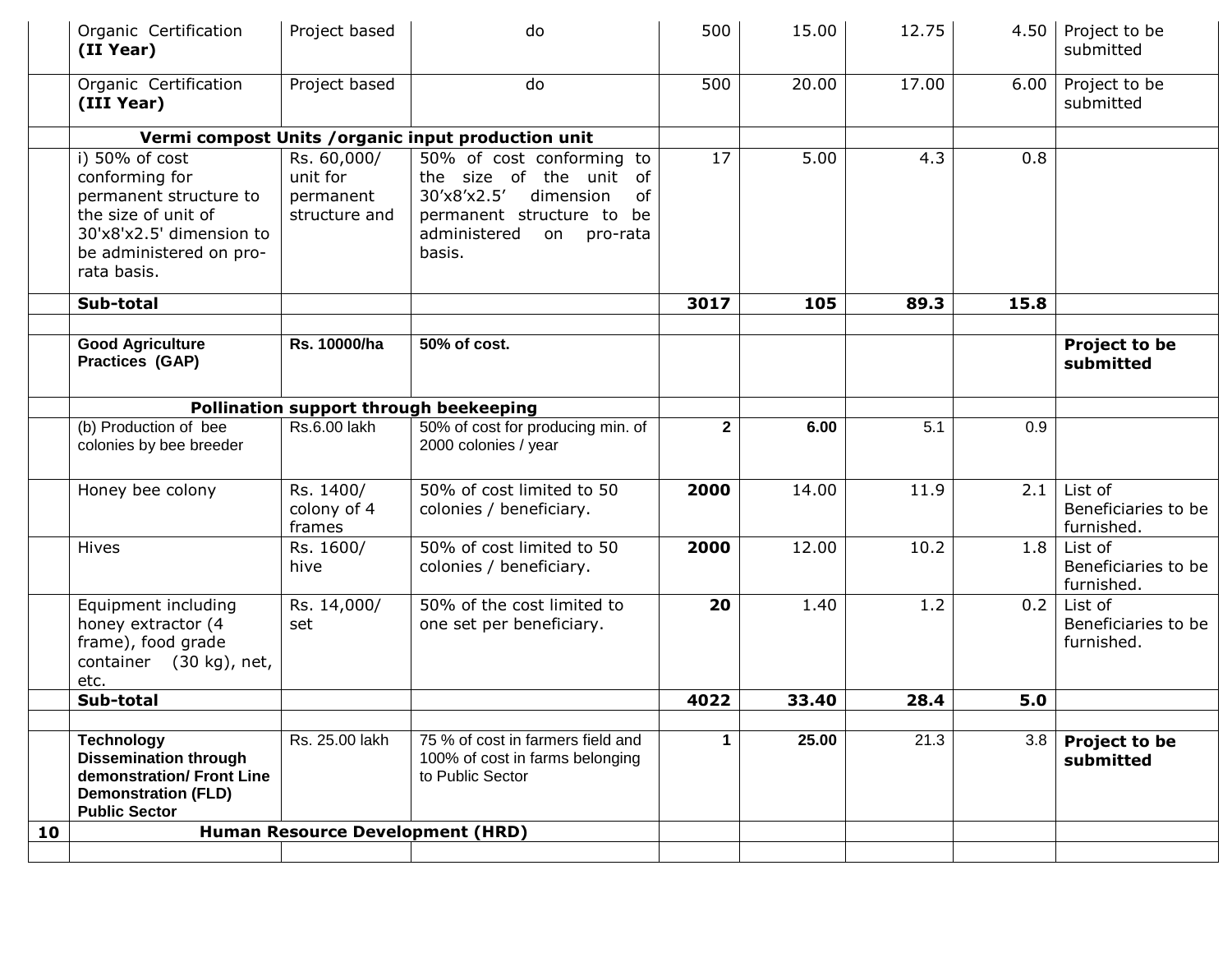| (a) HRD for Supervisors &<br>Entrepreneurs                                           | Rs. 20.00 lakh /<br>training                                     | 100% of the cost in first year. In<br>subsequent years, cost of<br>infrastructure not to be claimed. | 1.   | 20.00 | 17.0 | 3.0  | Project to be<br>submitted |
|--------------------------------------------------------------------------------------|------------------------------------------------------------------|------------------------------------------------------------------------------------------------------|------|-------|------|------|----------------------------|
| (b) HRD for Gardeners                                                                | Rs. 15.00 lakh /<br>training                                     | 100% of the cost in first year. In<br>subsequent years, cost of<br>infrastructure not to be claimed. | 1    | 15.00 | 12.8 | 2.3  | Project to be<br>submitted |
| <b>Training of farmers</b>                                                           |                                                                  |                                                                                                      |      |       |      |      |                            |
| Within the District (one                                                             | Rs.400/day                                                       | 100% of the cost.                                                                                    | 1000 | 4.00  | 3.40 | 0.60 |                            |
| day)                                                                                 | per farmer<br>excluding<br>transport                             |                                                                                                      |      |       |      |      |                            |
| Within the State (one                                                                | Rs. 750/day                                                      | 100% of the cost.                                                                                    | 1000 | 7.50  | 6.38 | 1.13 |                            |
| day)                                                                                 | per farmer<br>excluding<br>transport                             |                                                                                                      |      |       |      |      |                            |
| Outside the State (one                                                               | Rs. 1000/ day                                                    | 100% of the cost.                                                                                    | 1000 | 10.00 | 8.50 | 1.50 |                            |
| day)                                                                                 | per farmer<br>excluding<br>transport                             |                                                                                                      |      |       |      |      |                            |
|                                                                                      | <b>Exposure visit of farmers</b>                                 |                                                                                                      |      |       |      |      |                            |
| Within the District (one                                                             | Rs.250/day                                                       | 100% of the cost.                                                                                    | 3000 | 7.50  | 6.38 | 1.13 |                            |
| day)                                                                                 | per farmer<br>excluding<br>transport                             |                                                                                                      |      |       |      |      |                            |
| Within the State (one                                                                | Rs. 300/day                                                      | 100% of the cost.                                                                                    | 750  | 2.25  | 1.91 | 0.34 |                            |
| day)                                                                                 | per farmer<br>excluding<br>transport                             |                                                                                                      |      |       |      |      |                            |
| Outside the State (one                                                               | Rs. 600/day                                                      | 100% of the cost.                                                                                    | 750  | 4.50  | 3.83 | 0.68 |                            |
| day)                                                                                 | per farmer                                                       |                                                                                                      |      |       |      |      |                            |
|                                                                                      | excluding                                                        |                                                                                                      |      |       |      |      |                            |
|                                                                                      | transport                                                        |                                                                                                      |      |       |      |      |                            |
|                                                                                      |                                                                  | (f) Training / study tour of technical staff/ field functionaries                                    |      |       |      |      |                            |
| (i) Within the State                                                                 | Rs.200/day per<br>participant plus<br>TA/DA, as<br>admissible    | 100% of the cost.                                                                                    | 2000 | 4.00  | 3.40 | 0.60 |                            |
| (ii) Study tour to progressive<br>States/ units (group of<br>minimum 5 participants) | Rs.650.00/day<br>per participant<br>plus TA/DA, as<br>admissible | 100% of the cost.                                                                                    | 80   | 0.520 | 0.44 | 0.08 |                            |
| (iii) Outside India                                                                  | Rs. 5.00 lakh /<br>participant                                   | 100% of the cost on actual basis.                                                                    | 3    | 2.29  | 1.95 | 0.34 | Project to be<br>submitted |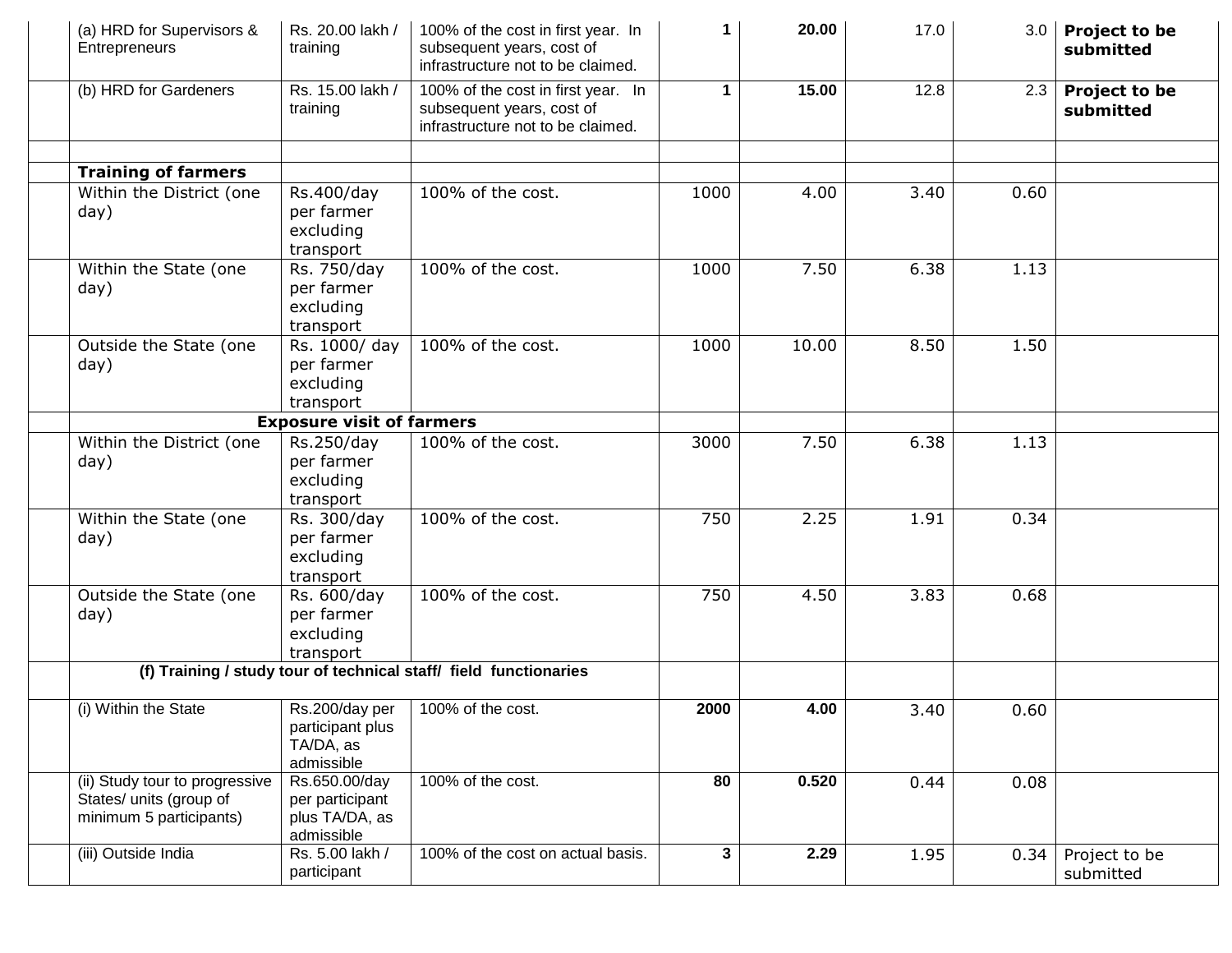|    | Sub-total                                                        |                                                     |                                                                                                                                                                                                                                                                                                                 | 9585           | 77.56  | 36.18   | 6.38   |                                                                                                                                                 |
|----|------------------------------------------------------------------|-----------------------------------------------------|-----------------------------------------------------------------------------------------------------------------------------------------------------------------------------------------------------------------------------------------------------------------------------------------------------------------|----------------|--------|---------|--------|-------------------------------------------------------------------------------------------------------------------------------------------------|
| 11 |                                                                  |                                                     | <b>INTEGRATED POST HARVEST MANAGEMENT</b>                                                                                                                                                                                                                                                                       |                |        |         | 0.00   |                                                                                                                                                 |
|    | Pack house / On farm<br>collection & storage unit                | Rs. 3.00<br>Lakh/ per unit<br>with size of<br>9Mx6M | 50% of the capital cost.                                                                                                                                                                                                                                                                                        | 275            | 412.50 | 350.63  | 61.88  | Minutes of SLEC<br>meeting to be<br>submitted along<br>with details of<br>beneficiaries,<br>location, etc to<br>facilitate release<br>of funds. |
|    | Pre-cooling unit                                                 | Rs.15.00 lakh<br>for 6 MT<br>capacity               | back-ended<br>Credit<br>linked<br>subsidy @ 40% of the cost of<br>project in general areas and<br>$\boldsymbol{\alpha}$<br>55% in case<br>Hilly<br>Scheduled<br>for<br>areas<br>individual entrepreneurs.                                                                                                       | 5              | 30.00  | 25.50   | 4.50   | Project to be<br>submitted                                                                                                                      |
|    | Mobile pre cooling unit<br>project in general areas              | Rs. 24.00<br>lakh/unit for 5<br>MT capacity         |                                                                                                                                                                                                                                                                                                                 | $\mathbf{2}$   | 19.20  | 16.3    | 2.9    | Project to be<br>submitted                                                                                                                      |
|    | Cold storage units<br>(Construction/expansion<br>/Modernization) | Rs. 6000/MT<br>for 5000 MT<br>capacity              | back-ended<br>Credit<br>linked<br>subsidy @ 40% of the capital<br>cost of project in general<br>areas and 55% in case of<br>Hilly & Scheduled areas in<br>respect of only those units<br>which<br>adopt<br>new<br>include<br>technologies<br>and<br>insulation, humidity control<br>and fin coil cooling system | 18             | 2160   | 1836.00 | 324.00 | Project to be<br>submitted                                                                                                                      |
|    | C.A/M.A. Storage units -                                         | Rs. 32,000/<br>MT for 5000<br>MT capacity           | linked<br>Credit<br>back-ended<br>subsidy @40% of the cost of<br>project in General areas.                                                                                                                                                                                                                      | $\mathsf{3}^-$ | 750    | 637.50  | 112.50 | Project to be<br>submitted                                                                                                                      |
|    | Refer vans/ containers                                           | Rs. 24.00<br>lakh/ unit for<br>6 MT capacity        | Credit<br>linked<br>back-ended<br>subsidy @40% of the cost of<br>project in General areas.                                                                                                                                                                                                                      | $\overline{2}$ | 19.20  | 16.32   | 2.88   | Project to be<br>submitted                                                                                                                      |
|    | Primary/ Mobile /<br>Minimal processing unit                     | Rs. 24.00<br>lakh/unit.                             | -do-                                                                                                                                                                                                                                                                                                            | 10             | 96.00  | 81.60   | 14.40  | Project to be<br>submitted                                                                                                                      |
|    | Ripening chamber                                                 | Rs. 6000/MT<br>for 5000 MT<br>capacity              | -do-                                                                                                                                                                                                                                                                                                            | 5              | 100.00 | 85.00   | 15.00  | Project to be<br>submitted                                                                                                                      |
|    | <b>Evaporative / low energy</b><br>cool chamber (8 MT)           | Rs.4.00 lakh<br>/unit                               | 50% of the total cost.                                                                                                                                                                                                                                                                                          |                |        |         |        | Minutes of SLEC<br>meeting to be<br>submitted along<br>with details of<br>beneficiaries,                                                        |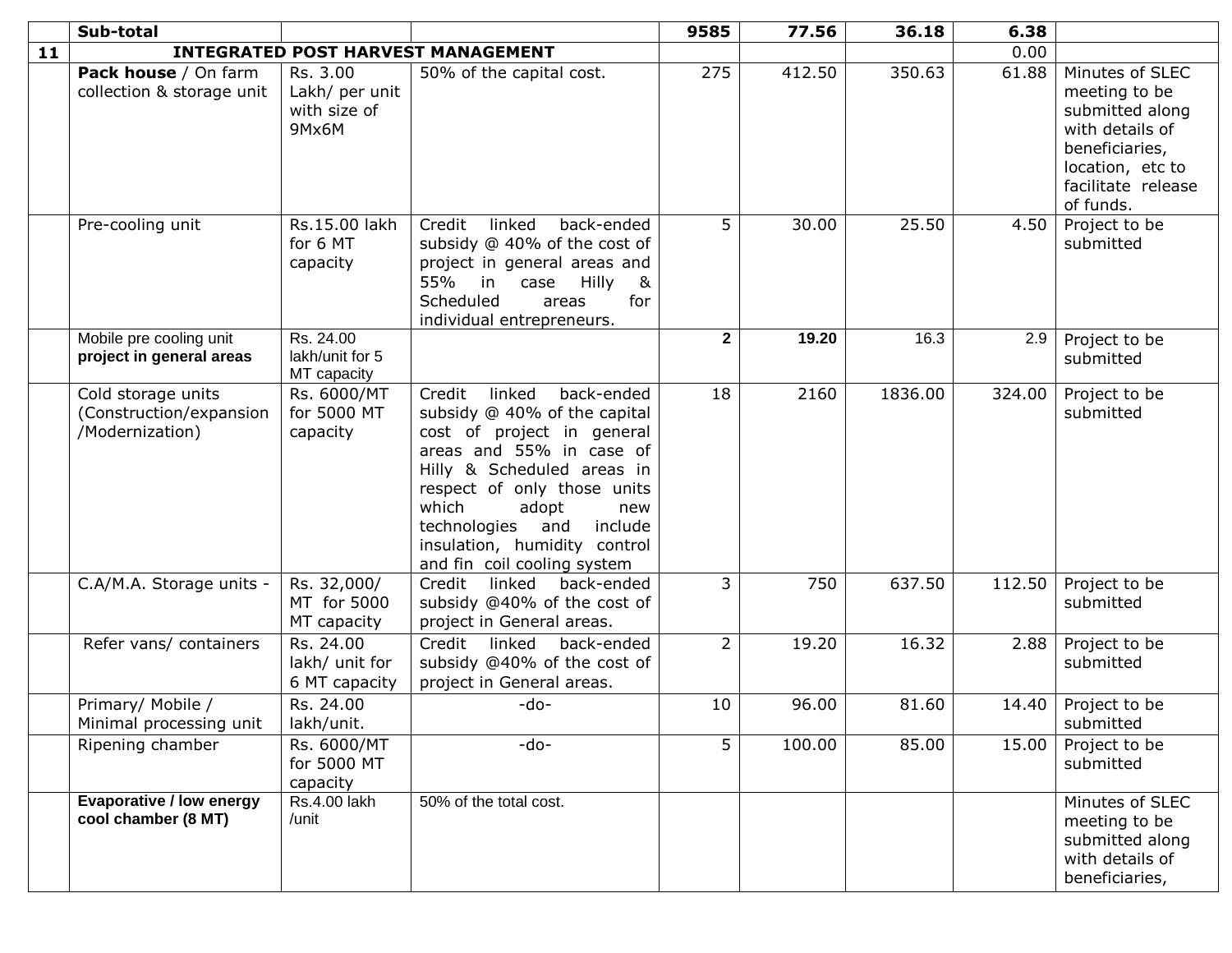|    |                                                                 |                           |                                                            |        |         |         |        | location, etc to<br>facilitate release |
|----|-----------------------------------------------------------------|---------------------------|------------------------------------------------------------|--------|---------|---------|--------|----------------------------------------|
|    |                                                                 |                           |                                                            |        |         |         |        | of funds.                              |
|    |                                                                 |                           |                                                            |        |         |         |        |                                        |
|    | new unit                                                        | Rs.2.00 lakh              | 50% of the total cost.                                     |        |         |         |        | do                                     |
|    |                                                                 | /unit for new             |                                                            |        |         |         |        |                                        |
|    |                                                                 | unit.                     |                                                            |        |         |         |        |                                        |
|    | Sub-total                                                       |                           | <b>ESTABLISHMENT OF MARKETING INFRASTRUCTURE FOR</b>       | 324.00 | 3592.90 | 3048.87 | 538.04 |                                        |
| 12 |                                                                 | HORTICULTURAL PRODUCE     |                                                            |        |         |         |        |                                        |
|    |                                                                 |                           |                                                            |        |         |         |        |                                        |
|    | Terminal markets                                                | Rs.150.00                 | 25% to 40% (limited to                                     |        |         |         |        | Project to be                          |
|    |                                                                 | crore/project             | Rs.50.00 crore) as Public-                                 |        |         |         |        | submitted                              |
|    |                                                                 |                           | Partnership<br>mode<br>Private                             |        |         |         |        |                                        |
|    |                                                                 |                           | through competitive bidding,                               |        |         |         |        |                                        |
|    |                                                                 |                           | accordance<br>with<br>in.                                  |        |         |         |        |                                        |
|    |                                                                 |                           | operational guidelines issued                              |        |         |         |        |                                        |
|    |                                                                 |                           | separately.                                                |        |         |         |        |                                        |
|    | Rural Markets/ Apni<br>mandies/Direct markets                   | Rs. 20 lakh/ unit         | Credit linked<br>back-ended                                |        |         |         |        | Project to be                          |
|    |                                                                 |                           | subsidy @ 40% of the capital                               |        |         |         |        | submitted                              |
|    |                                                                 |                           | cost of project in general<br>areas and 55% in case of     |        |         |         |        |                                        |
|    |                                                                 |                           | Hilly & Scheduled areas for                                |        |         |         |        |                                        |
|    |                                                                 |                           | individual entrepreneurs.                                  |        |         |         |        |                                        |
|    | Retail Markets/ outlets                                         | Rs. 10.00 lakh            | Credit linked back-ended                                   |        |         |         |        | Project to be                          |
|    | (environmentally controlled)                                    | /unit                     | subsidy @ 40% of the capital                               |        |         |         |        | submitted                              |
|    | project in general areas                                        |                           | cost of project in general areas                           |        |         |         |        |                                        |
|    |                                                                 |                           | and 55% in case of Hilly &                                 |        |         |         |        |                                        |
|    |                                                                 |                           | Scheduled areas for individual                             |        |         |         |        |                                        |
|    |                                                                 |                           | entrepreneurs.                                             |        |         |         |        |                                        |
|    | Functional Infrastructure: for<br>collection, sorting/ grading, | Rs.15.00                  | Credit linked<br>back-ended                                | 50     | 266.86  | 226.83  | 40.03  | Project to be                          |
|    | packing units etc                                               | lakh/unit                 | subsidy @ 40% of the capital<br>cost of project in general |        |         |         |        | submitted                              |
|    |                                                                 |                           | areas and 55 % in case of                                  |        |         |         |        |                                        |
|    |                                                                 |                           | Hilly & Scheduled areas for                                |        |         |         |        |                                        |
|    |                                                                 |                           | individual entrepreneurs.                                  |        |         |         |        |                                        |
|    | Market extension, quality                                       | Rs. 3.00 lakh             | 100% assistance to State                                   | 4      | 12.00   | 10.2    | 1.8    | Project to be                          |
|    | awareness & market led                                          | per event.                | /SHM/Public<br>Government                                  |        |         |         |        | submitted                              |
|    | extension activities for fresh                                  |                           | Sector Agencies.                                           |        |         |         |        |                                        |
|    | products                                                        |                           |                                                            |        |         |         |        |                                        |
|    | Sub-total                                                       |                           |                                                            | 54.00  | 278.86  | 226.83  | 40.03  |                                        |
|    |                                                                 | <b>Mission Management</b> |                                                            |        |         |         |        |                                        |
| 13 |                                                                 |                           |                                                            |        |         |         |        |                                        |